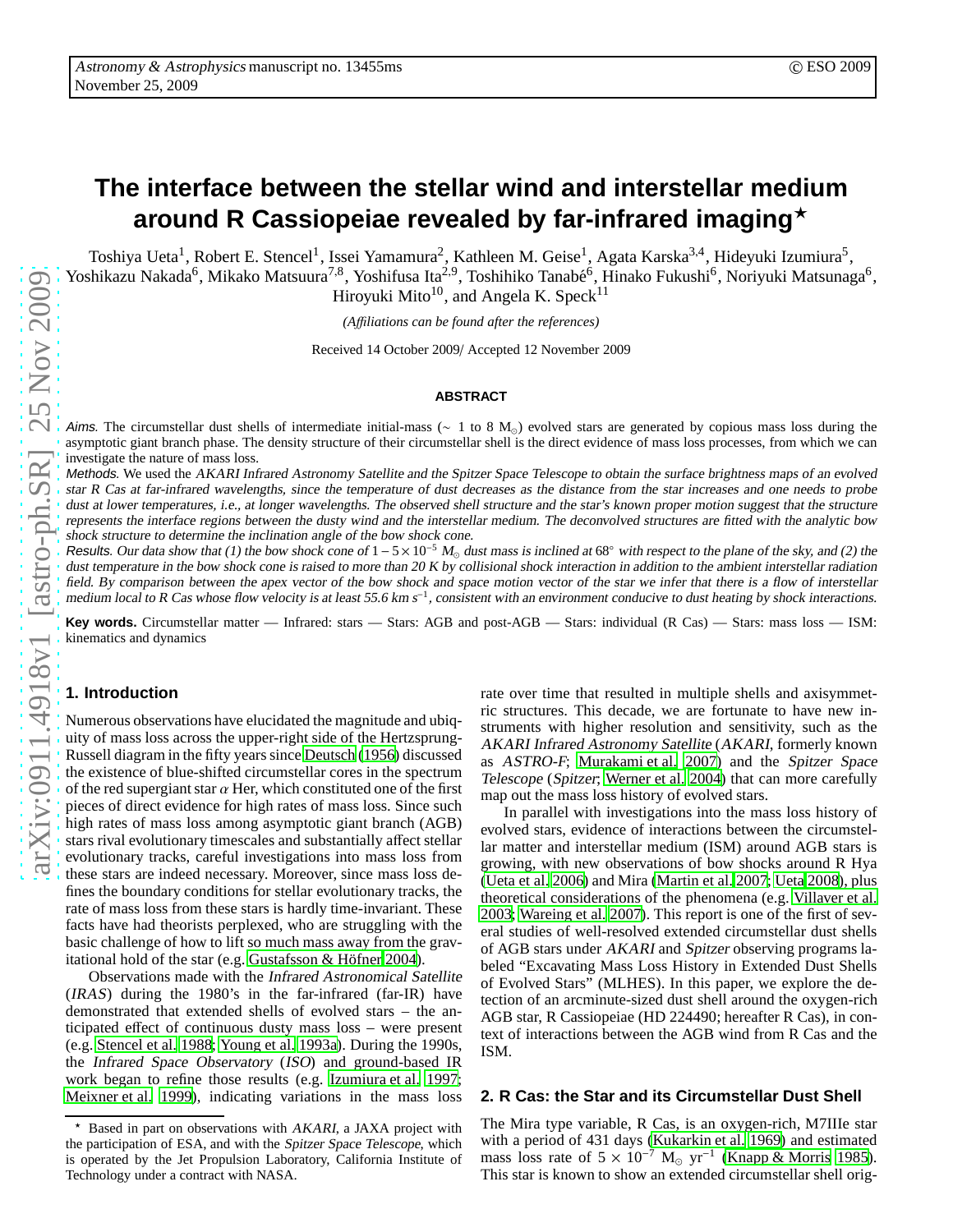inally detected by IRAS at  $60\mu$ m, having angular extent up to 4. ′3 [\(Young et al. 1993a\)](#page-4-3). [Bauer & Stencel \(1994](#page-4-15)) later reported the angular size of 2. ′8 using deconvolution of the point-spreadfunction (PSF). The linear extent of the shell depends on the distance determination.

Hipparcos [\(Perryman et al. 1997](#page-4-16)) measured a parallax for R Cas to be  $9.37 \pm 1.10$  milli-arcseconds (mas), corresponding to  $107 \pm 13$  pc. A new calculation done by [van Leeuwen](#page-4-17) [\(2007\)](#page-4-17) yielded 7.95  $\pm$  1.02 mas, corresponding to 127  $\pm$  16 pc. Other authors prefer values as small as 100 pc [\(Pourbaix et al, 2003](#page-4-18); [Knapp et al. 2003\)](#page-4-19) or as large as 220 pc [\(Knapp & Morris 1985](#page-4-14)). Hipparcos also detected a 10 mas shift of the centroid of the star, whose time-dependent, asymmetric size was determined interferometrically to be 20-40 mas diameter [\(Hofmann et al.](#page-4-20) [2001](#page-4-20)). Since the rotation of a bright stellar spot, for example, could increase the apparent parallax value, the Hipparcos measurement for the distance to R Cas is more uncertain than the quoted error values above. [Vlemmings et al.](#page-4-21) [\(2003\)](#page-4-21) performed VLBI astrometry and obtained a significantly smaller parallax value (5.67  $\pm$  1.95 mas) for R Cas with respect to the Hipparcos measurement. Their analysis suggests the distance of  $176_{+45}^{-92}$  pc. This maser astrometry value is more in line with the larger distance estimate of 160 pc inferred from the Period-Luminosity relations [\(Hani](#page-4-22)ff et al. [1995\)](#page-4-22). Since an ensemble of VLBI measurements over a long time-basis is less affected by uncertainties induced by changes on smaller time scales that probably affected Hipparcos measurements, we will adopt the VLBI distance measurement of 176 pc for our purposes.

## **3. Far-IR Observations of R Cas**

#### 3.1. AKARI FIS Imaging

We observed R Cas in the four bands at 65, 90, 140 and  $160 \mu m$ with the Far-Infrared Surveyor (FIS; [Kawada et al. 2007](#page-4-23)) onboard AKARI on 2007 January 16 as part of the AKARI-MLHES Mission Program (PI: I. Yamamura). Observations were made with the FIS01 (compact source photometry) slowscan mode, in which two linear strips of forward and backward scans were performed with a 70′′ spacing between the scan strips at the 15"  $s^{-1}$  scan rate with a reset rate of 0.5 sec, resulting in the sky coverage of roughly  $10' \times 50'$  centered at the target.

The FIS Slow-Scan Toolkit (ver. 200709[1](#page-1-0)4<sup>1</sup>; [Verdugo et al.](#page-4-24) [2007](#page-4-24)) was used to reduce the data. We found that the quality of the resulting map was improved when we used a temporal median filter with the width of 200 s (or longer), a temporal boxcar filter with the width of 90 s, and the sigma clipping threshold of 1.5. For the reduction of data in the short wavelength bands (at 65 and 90 $\mu$ m), the results were also improved when we performed flat-fielding of the data using the local "blank" sky data.

The resulting maps are in  $15''$  and  $30''$  pixel<sup>-1</sup> (nominal scale) for the short wavelength (65 and 90 $\mu$ m; SW) and long wavelength (140 and 160 $\mu$ m; LW) bands, respectively, with the average of 6, 9, 15, and 10 sky coverages per pixel at 65, 90, 140 and 160 $\mu$ m, respectively. The resulting 1  $\sigma$  sensitivities and the average sky emission (the component removed by median filtering during the reduction) are found to be 1.2, 0.6, 1.3 and 1.3 MJy sr<sup>-1</sup> and  $8.7 \pm 0.3$ ,  $8.6 \pm 0.1$ ,  $13.2 \pm 0.3$  and  $9.9 \pm 0.3$  MJy sr−<sup>1</sup> at 65, 90, 140 and 160µm, respectively. Characteristics of the AKARI observations and images are summarized in Table [1:](#page-5-0) images themselves are shown in the top row of Figure [1.](#page-5-1)

#### 3.2. Spitzer MIPS Imaging

R Cas observations at  $70\mu m$  by Spitzer was made with the Multiband Imaging Photometer for Spitzer (MIPS; [Rieke et al.](#page-4-25) [2004\)](#page-4-25) on 2008 February 18 as part of the Spitzer-MLHES project (PI: T. Ueta). Observations were done in the photometry/fixed-cluster-offset mode, in which a series of 12 exposures were made in a spiral pattern around R Cas. This exposure pattern was intended not to allow the bright central star fall on the  $70\mu$ m Ge:Ga detector array in "prime" and on the  $24\mu$ m Si:As detector array in "non-prime" in order to avoid saturation and severe transient effects due to the central star. In effect, we achieved the sky coverage of  $13' \times 22'$  centered at the target (but the central  $3' \times 1.8'$  around the star is unobserved).

For the data reduction, we started with the basic calibrated data (BCD), which are relatively free from instrumental artifacts. However, to optimize the detection of intrinsically faint extended shells we used a custom IDL script to remove timeand pixel-dependent instrumental effects still remaining in the BCD. This script was developed originally to reduce similar MIPS data obtained in the MIPS IR Imaging of AGB Dust shells (MIRIAD) project (PI: A. K. Speck), based on the idea that it is highly unlikely that there arises any periodicity in the time-series pixel readings given the way the Spitzer aperture was dithered around in the target region. This extra BCD cleaning has proven to be effective in correcting those residual instrumental effects and removing residual background sky emission (cf. [Ueta et al.](#page-4-8) [2006\)](#page-4-8). We then used the MOsaicker and Point source EXtractor (MOPEX) software (ver.  $20080819^2$  $20080819^2$ ; Makovoz et al.  $2006$ ) to produce a final mosaicked image.

The resulting map is in  $4$ ".  $92$  pixel $^{-1}$  (sub-pixelized by a factor of 2 from the nominal scale) with the average of 9, and up to 24, sky coverages per pixel. The 1  $\sigma$  sensitivity and the average sky emission (the component removed during the reduction) are found to be 1.1 MJy sr<sup>-1</sup> and  $10.0 \pm 0.7$  MJy sr<sup>-1</sup>, respectively. Characteristics of the Spitzer observations and image are summarized in Table [1:](#page-5-0) image itself is shown in the top-left frame of Figure [2.](#page-6-0)

#### 3.3. Photometry and Deconvolution

Photometry was done only with the AKARI images that capture the circumstellar shell for its entirety. Because the absolute calibration of the FIS Slow-Scan data is based on the measurements of the diffuse sky emission from zodiacal light and interstellar cirrus done by CODE/DIRBE measurements [\(Verdugo et al.](#page-4-24) [2007\)](#page-4-24), the surface brightness of the extended shell has already been calibrated. However, for the emission core that is essentially a point source a series of corrections (aperture, flux, and color corrections) needs to be applied. Thus, we separated the structure into two parts – the extended shell and the emission core – and performed photometry separately. For the emission core, we followed a method of aperture photometry elucidated by [Shirahata et al.](#page-4-27) [\(2009\)](#page-4-27) and evaluated flux correction factors. For the extended shell, we simply integrated the surface brightness over the shell. However, a care was taken not to doublecount the flux component in the extended shell part that is accounted for as part of the core emission via aperture correction. For each flux value obtained for the core and shell, we independently applied color correction and obtained the final flux values, which are listed in Table [1.](#page-5-0)

<span id="page-1-0"></span><sup>1</sup> Available at http://[www.ir.isas.jaxa.jp](http://www.ir.isas.jaxa.jp/AKARI/Observation/)/AKARI/Observation/

<span id="page-1-1"></span><sup>2</sup> Available at http://[ssc.spitzer.caltech.edu](http://ssc.spitzer.caltech.edu/postbcd/)/postbcd/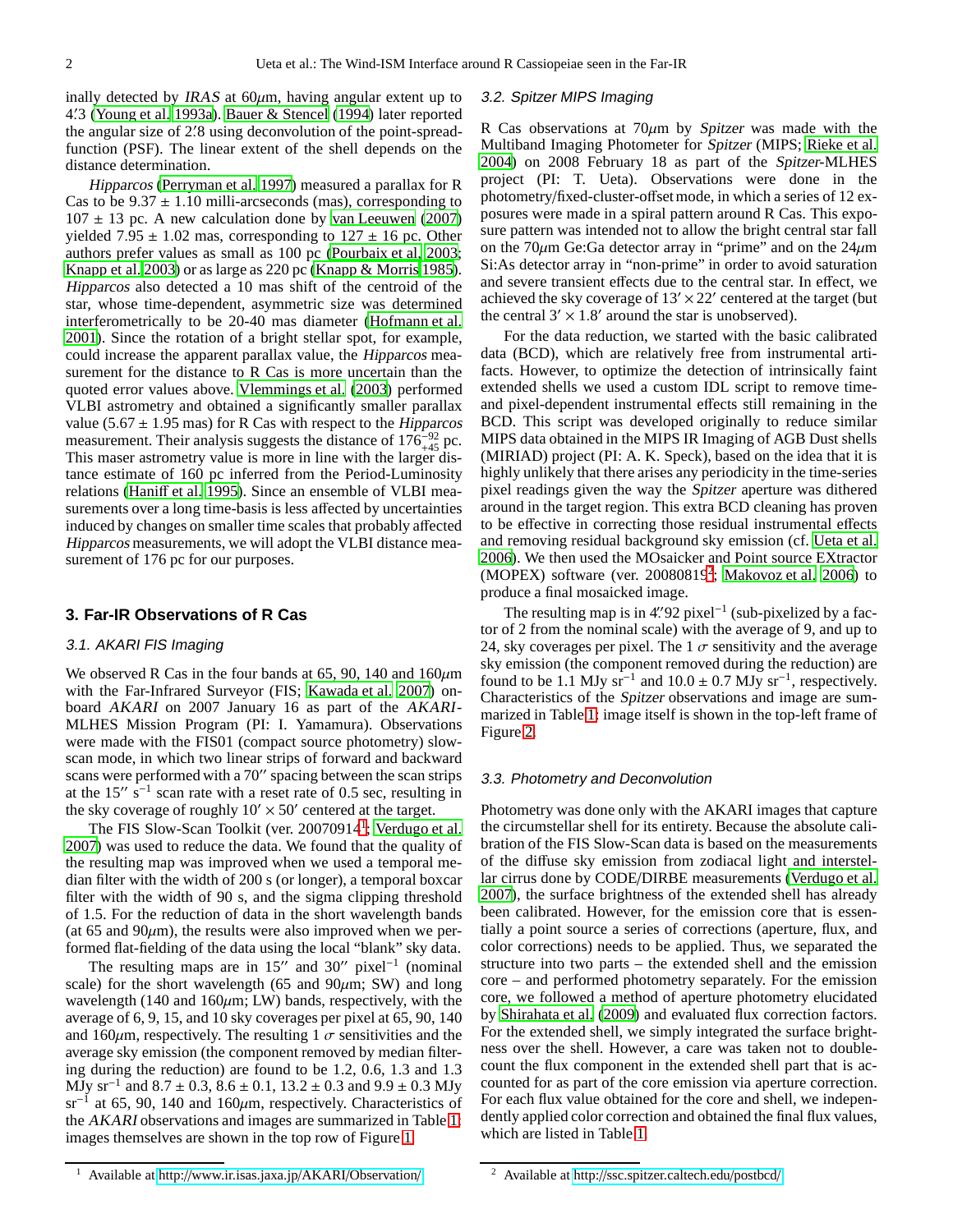For PSF calibration purposes, we also observed an M5 III giant  $\beta$  Gru [\(Engelke, Price, & Kraemer 2006\)](#page-4-28) with AKARI on 2006 November 16 and an asteroid Ceres (Müller & Lagerros [2002](#page-4-29)) with Spitzer on 2008 February 17. The same instrumental/mapping set-up was used for both PSF observations, except for Spitzer observations, for which the photometry/movingcluster-offset mode was used because Ceres is a moving target. With the observed PSF maps, deconvolution was performed us-ing an IRAF<sup>[3](#page-2-0)</sup> task lucy, which is based on the Lucy-Richardson algorithm. The average gain and read-out noise were computed for each map given the documented detector responsivity for FIS and MIPS, integration time, and the averaged number of sky-coverage per pixel. Corresponding deconvolved images are shown in the bottom row of Figure [1](#page-5-1) and in the bottom-left frame of Figure [2.](#page-6-0)

### **4. Results: the Extended Dust Shell of R Cas**

Both AKARI (Figure [1\)](#page-5-1) and Spitzer (Figure [2\)](#page-6-0) images of R Cas look very much extended, while the faint surface brightness in the shell becomes progressively harder to make out in the AKARI LW bands, especially at  $160 \mu m$ . The radial surface brightness profile centered at the position of the star yielded 3′ to 4 ′ radius for the AKARI SW bands and Spitzer 70µm band and about 2' radius for the AKARI LW bands (at  $3\sigma_{sky}$ ; Table [1\)](#page-5-0). While the position of the star is obviously off-centered, the extended shell is roughly circular whose  $3\sigma_{sky}$  radius is 2. 3 to 2. 8 at 65, 70, and 90 $\mu$ m. To clarify we also note that the AKARI SW band images (N60 and WIDE-S) are affected by the cross-talk of the FIS detector that manifests itself as a linearly extended emission structure emanating from the central source into the position angles at 48◦ and 228◦ E of N [\(Shirahata et al. 2009\)](#page-4-27).

The shell's emission structure consists of the relatively flat "plateau" region on the west side (of surface brightness ∼ 15 to 20 MJy sr<sup>-1</sup> at 65 to 90 $\mu$ m and < 10 MJy sr<sup>-1</sup> at 140 $\mu$ m) and the region of higher surface brightness (emission core) on the east side around the central star. This particular emission structure, however, does not appear to be caused by the off-centered central star. The deconvolved maps in the AKARI SW bands (the bottom-left images in Figure [1\)](#page-5-1) and in the PSF-subtracted Spitzer  $70\mu$ m band (the bottom-left image in Figure [2\)](#page-6-0) all show consistently that the surface brightness is enhanced along a relatively well-defined rim that goes around the periphery of the shell for almost half the shell on its east side.

Assuming that the detected far-IR emission is mostly of dust continuum, the surface brightness enhancement on the east side can be caused by either the density or temperature enhancement of dust grains in the shell (or both). This is because in such an optically thin environment at far-IR the surface brightness  $S<sub>v</sub>$  is proportional to  $\tau_{\nu}B_{\nu}(T)$ , where  $\tau_{\nu}$  is optical depth along the line of sight and  $B_{\nu}(T)$  is the blackbody function for dust grains at the temperature *T*. Thus, we fit the  $\tau_{\nu}B_{\nu}(T)$  curve with the measured surface brightnesses at 65, 70, and  $90\mu$ m to infer the dust temperature  $T_{\text{dust}}$  and the optical depth at 70 $\mu$ m,  $\tau_{70\mu\text{m}}$  simultaneously at each pixel. This was done by rescaling the Spitzer  $70 \mu m$ map to the same pixel scale as the AKARI SW band images (15′′ pixel<sup>-1</sup>) and performing the fitting using PSF-subtracted maps. The results are shown in the right frames of Figure [2.](#page-6-0)

The dust temperature map (the top-right frame of Figure [2\)](#page-6-0) shows the peripheral enhancement similar to the one seen in the (deconvolved) surface brightness maps (the bottom frames of Figure [1\)](#page-5-1). The dust temperature is the highest  $(> 20K)$  in the well-defined peripheral rim on the east side of the shell and in the less well-defined, clumpier structures on the west side. However, the  $\tau_{70\mu m}$  map (the bottom-right frame of Figure [2\)](#page-6-0) does not show any obvious enhancement near the periphery of the shell. This suggests that the observed surface brightness enhancement in the extended shell of R Cas is due to the temperature enhancement in the shell rather than the density enhancement. What would cause such a temperature enhancement in the shell, then?

[Vlemmings et al. \(2003\)](#page-4-21) measured proper motion of R Cas,  $(\mu_{\alpha}, \mu_{\delta}) = (80.52 \pm 2.35, 17.10 \pm 1.75)$  mas yr<sup>-1</sup>, by VLBI astrometry. This translates to the position angle of  $78^\circ \cdot 0 \pm 1^\circ \cdot 6$  east of north, which agrees remarkably well with the direction along which there is a positive gradient of surface brightness. In other words, the emission structure of the extended shell appears to show mirror symmetry with respect to a line defined by the direction of proper motion. Interestingly, the direction of the measured proper motion is parallel to the direction of the apparent shift of the central star from the geometric center of the shell. The shape of the circumstellar shell was fit by an ellipse using the MIPS 70 $\mu$ m map, in which the pixel resolution is the highest. We defined the shell edge at the  $3\sigma_{sky}$  level and measured the radius (the distance from the star to the edge) in all directions at a certain azimuthal interval. The best-fit semi-major axis length (*a*) and eccentricity ( $\epsilon$ ) were thus searched for by adjusting these two values while minimizing the difference between the measured shape and the ellipse defined by the particular  $(a, \epsilon)$ pair. During this fit, we assumed that the central star would fall on one of the foci and the semi-major axis would lie along the vector defined by the direction of the measured proper motion.

The best-fit semi-major axis and eccentricity pair,  $(a, \epsilon)$ , turned out to be  $a = 165\rlap{.}^{\prime\prime}3$  and  $\epsilon = 0.3$  (hence, the semiminor axis length  $b = 157$ . indeed, the extended shell of R Cas is not quite circular in projection. According to this bestfit ellipse, the distance from the ellipse center to one of the foci is  $c = a \times \epsilon = 48$ . This means that the central star is 48". 488' displaced from the ellipse center over the course of the shell expansion. At the preferred distance for R Cas, 176 pc [\(Vlemmings et al. 2003](#page-4-21)), the semi-major and semi-minor axes correspond to 0.13 to 0.14 pc. If we assume that the measured CO expansion rate of 12 km s−<sup>1</sup> [\(Bujarrabal, Fuente, & Omont](#page-4-30) [1994\)](#page-4-30) is the (constant) expansion velocity of the extended dust shell, the crossing time of the shell is therefore roughly  $10<sup>4</sup>$ years.

If the elongation of the R Cas shell is solely due to the motion of the central star with respect to the shell (in an otherwise stationary local environment), the star must have been moving roughly at 5 mas yr−<sup>1</sup> , which is much less than the observed proper motion of 82.3 mas yr<sup>-1</sup>. Thus, the elliptical elongation of the shell and the offsetting of the central star do not seem to be self-inflicted, as in the case where a pile-up of AGB wind material occurs at the interface between fast and slow AGB winds and defines the edge of the observed shell (Steff[en et al. 1998\)](#page-4-31). Rather, we speculate that the shell shaping is orchestrated by the interactions between the AGB winds and ambient ISM, as in the AGB wind-ISM interaction discovered around an AGB star, R Hya, by Spitzer [\(Ueta et al. 2006\)](#page-4-8). In this scenario, the temperature enhancement seen in the east side of the shell is due to dust heating along the contact discontinuity between the AGB wind and the ISM flow. The temperature enhancement seen in

<span id="page-2-0"></span><sup>3</sup> IRAF is distributed by the National Optical Astronomy Observatories, which are operated by the Association of Universities for Research in Astronomy, Inc., under cooperative agreement with the National Science Foundation.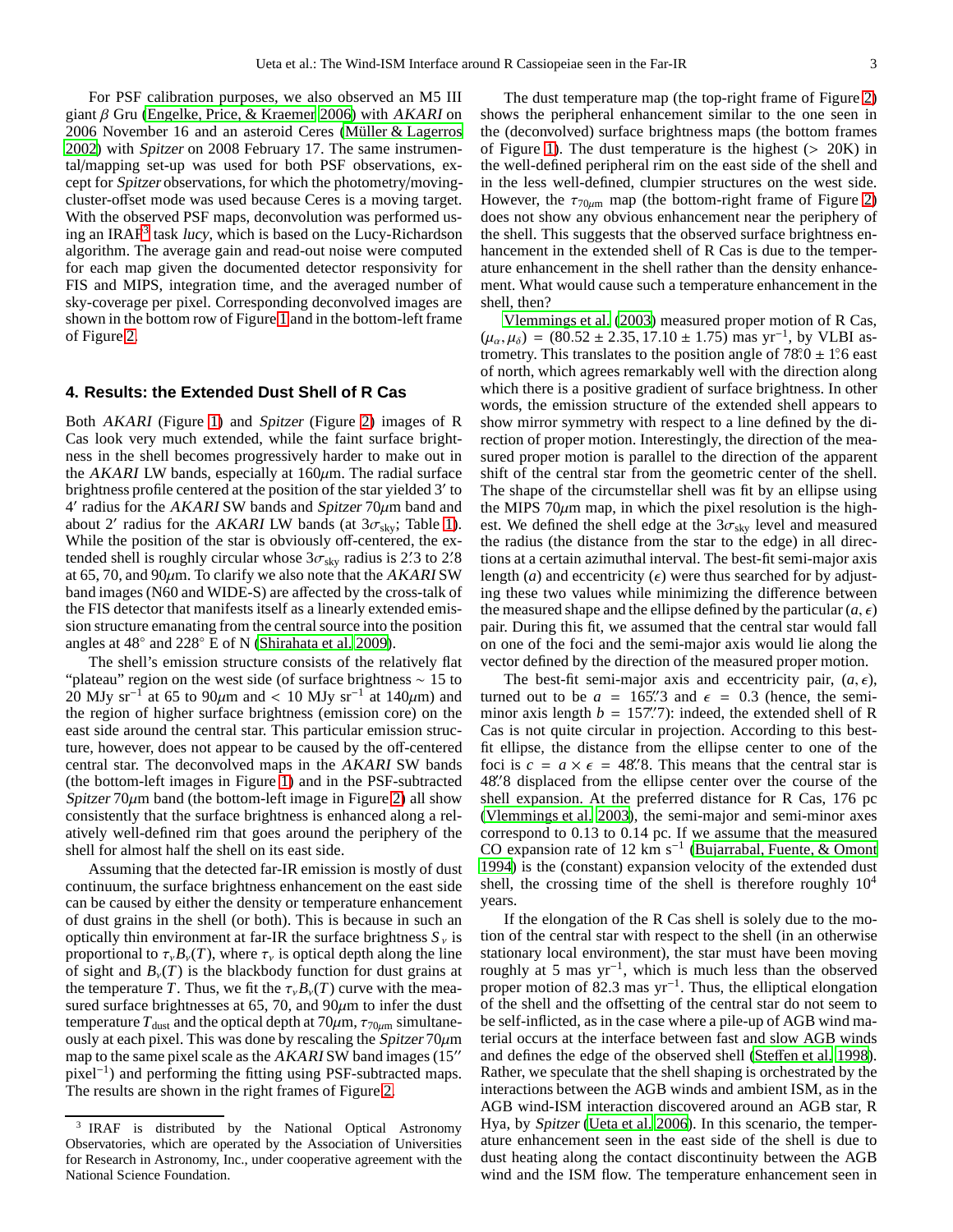the west side is then probably due to dust heating in the wake of the AGB wind-ISM interactions flowing downstream (e.g. [Wareing et al. 2007\)](#page-4-12). This dust heating is likely due to collisions rather than shock emission because there is no known  $H\alpha$  emission source at the position of R Cas [\(Finkbeiner 2003\)](#page-4-32). This interpretation is consistent with recent HI observations of R Cas [\(Matthews & Reid 2007\)](#page-4-33), which identifies a head-and-tail structure whose alignment in the western wake of our far-IR maps is nearly perfect .

Unlike the R Hya case, however, we do not see any clear parabolic bow shock structure that is expected to arise at the interface between the AGB wind and ISM. Still, we recognize rather round temperature-enhanced regions toward the windward direction in the shell and wake-like temperature-enhanced structures toward the leeward direction. This is similar to the bow shock of Betelgeuse, for which its bow shock appears rather circular due to the inclination angle of the shock surface [\(Ueta](#page-4-34) et al. [2008](#page-4-34)). Assuming momentum conservation across a physically thin (i.e. radiative-cooling dominating) shock interface between the AGB wind and ISM, one can express the bow shock shape analytically as a function of the latitudinal angle  $\theta$  measured from the apex of the bow with respect to the position of the central star as follows [\(Wilkin 1996\)](#page-4-35):

$$
R(\theta) = R_0 \frac{\sqrt{3(1 - \theta \cot \theta)}}{\sin \theta} \tag{1}
$$

where  $R_0$  is the *stand-off distance* between the star and bow apex defined as

<span id="page-3-0"></span>
$$
R_0 = \sqrt{\frac{\dot{M}v_{\rm w}}{4\pi\rho_{\rm ISM}v_*^2}}
$$
 (2)

for which *M* is the rate of mass loss,  $v_w$  is the isotropic stellar wind velocity,  $\rho_{ISM}$  is the ambient ISM mass density, and  $v_*$ is the space velocity of the star. Because the observed enhancement in the shell (i.e. an inclined bow shock) represents a conic section of the bow shock paraboloid (in optically thin dust distribution the column density becomes the greatest at the cross section of the structure with the plane of the sky), we can determine the inclination angle by fitting the apparent shape of the bow shock with the analytical function and a given inclination angle [\(Ueta et al. 2008\)](#page-4-34).

The best-fit of the Wilkin solution fitting yields the inclination of the bow shock to be  $\theta_{\text{incl}} = \pm (68^\circ \pm 2^\circ)$  and the position angle of  $74^\circ \pm 2^\circ$ . The inclination angle has a degeneracy because this fitting method alone would not determine if the structure is inclined to us or away from us with respect to the plane of the sky. Nevertheless, the direction of the relative motion of the AGB wind shell with respect to the ambient ISM determined from the apparent bow shock structure is very much different than inferred from the observed motion of the central star ( $\theta_{\text{incl}} = 18^\circ$ .4 toward us at the position angle of 78°.0). The discordance between these two values can be resolved only by incorporating the idea that the ISM itself is flowing in a particular direction. In other words, the difference between the vector of the apparent (heliocentric) space motion of the central star **v**<sub>∗,⊙</sub> and the vector of the space motion of the star relative to the ambient ISM **v**∗,ISM (as derived from the 3-D orientation of the shock structure) is the heliocentric flow vector of the ambient ISM  $$ 

$$
\mathbf{v}_{\text{ISM},\odot} = \mathbf{v}_{*,\odot} - \mathbf{v}_{*,\text{ISM}}.\tag{3}
$$

The stand-off distance of  $1/4 \pm 0/1$  translates to 0.1pc at the adopted VLBI-measured distance of 176pc. Solving eq.[\(2\)](#page-3-0) for

 $v_{\rm *}$ <sub>ISM</sub> with known quantities ( $\dot{M} = 5 \times 10^{-7}$  M<sub>☉</sub> yr<sup>-1</sup>,  $v_{\rm w} = 12$  $\text{km s}^{-1}$ , and  $\rho_{\text{ISM}} \approx 1.4 m_{\text{H}} n_{\text{ISM}}$ , where 1.4 $m_{\text{H}}$  is the average ISM particle mass and  $n_{ISM}$  is the ISM number density), we have

$$
\mathbf{v}_{\text{ISM},\odot} = \begin{pmatrix} v_{\text{ISM},\odot}^{\text{rad}} \\ v_{\text{ISM},\odot}^{\alpha} \\ v_{\text{ISM},\odot}^{\alpha} \end{pmatrix} = \begin{pmatrix} -22.9 \\ +67.4 \\ +14.3 \end{pmatrix} - \frac{1}{\sqrt{n_{\text{ISM}}}} \begin{pmatrix} \pm 33.0 \\ +12.6 \\ +3.6 \end{pmatrix} \text{ (km s}^{-1}) \text{ (4)}
$$

as a function of the remaining unknown, *n*ISM. The **v**ISM,⊙-*n*ISM relation suggests that *v*<sub>ISM,⊙</sub> reaches its minimum of 55.6 km s<sup>−1</sup> at  $n_{ISM} = 0.58$  cm<sup>-3</sup> when the bow shock cone points to us and 72.5 km s<sup>-1</sup> at  $n_{ISM}$  = 75.5 cm<sup>-3</sup> when the bow shock cone points away from us. In general, high values are unlikely for both **v**ISM,<sup>⊙</sup> and *n*ISM. Therefore, the case where the bow shock cone points away from us seems unlikely. If this is true the direction of the ISM flow should be going into the plane of the sky (positive  $v_{rad}$ ), given the space motion of the central star. Hence, the ambient ISM number density needs to be less than 2 cm−<sup>3</sup> , which is in line with the fact that a relatively higher  $n_{ISM}$  value is expected for R Cas, a low galactic latitude object.

In the frame of stellar winds at 12 km s<sup>-1</sup> [\(Knapp et al.](#page-4-36) [1998\)](#page-4-36), the relative velocity of the ambient ISM flow into the interface regions is  $12 + 35.5/\sqrt{n_{\text{ISM}}}$  km s<sup>-1</sup>, which translates into at least 37 km s<sup>-1</sup> if  $n_{ISM} > 2$  cm<sup>-3</sup>. Such a velocity could induce relatively weak (collisional) shock interactions that can raise the dust temperature of the AGB wind-ISM interface regions to  $\sim 20 - 30$  K as seen from the present far-IR data. Given the nature of the central star, it is highly unlikely that dust heating is solely due to radiation from the central star. Typically the ambient interstellar radiation field is thought to contribute in heating dust grains in the outermost regions of the extended circumstellar shells. The present analysis of the far-IR data indicates that the AGB wind-ISM interactions can contribute as yet another source for dust heating in an otherwise cold environment. In future radiative transfer studies with our far-IR data sets, we will quantify relative contributions of these dust heating sources at the periphery of the extended dust shells around evolved stars as they would impact the physical and chemical conditions of the AGB wind ejecta upon injection into the ISM.

The dust temperature and optical depth maps together with a surface brightness map would yield crude estimates of dust mass in the shell:

$$
M_{\text{dust}} \approx \frac{F_{\nu} \lambda^2 D_{\ast}^2}{2kT_{\text{dust}} \kappa_{\nu}} \quad \text{or} \quad \frac{\sum \tau_{\nu,i} A_i}{\kappa_{\nu}}
$$
(5)

where  $F<sub>v</sub>$  is the measured flux at a given frequency  $v$  of the band,  $\lambda$  is the wavelength of the band,  $D_*$  is the distance to the source, *k* is Boltzmann constant,  $\kappa$ <sup>*v*</sup> is the dust opacity,  $A_i$  is the area subtended by each pixel, and the summation over pixel i refers to integration over the shell. Here, we assume a spherical grain (0.1 $\mu$ m radius) of olivine (MgFeSiO<sub>4</sub>; [Dorschner et al.](#page-4-37) [1995\)](#page-4-37) and calculated its opacity with Mie theory (48, 41, and 25 cm<sup>2</sup> g<sup>-1</sup> at 65, 70, and 90 $\mu$ m, respectively) and use the adopted distance to R Cas of 176 pc. Our data then suggest that the dust mass in the shell is roughly  $1 - 5 \times 10^{-5}$  M<sub>o</sub>. Given the mass loss rate of  $5 \times 10^{-7}$  M<sub>☉</sub> yr<sup>-1</sup> and the dynamical age of the shell of  $\sim 10^4$  years, the rough estimate of the total mass in the shell is  $5 \times 10^{-3}$  M<sub>☉</sub>, yielding the gas-to-dust ratio between 100 and 500. The amount of total mass estimated this way is a lower limit because the duration of mass loss could have been more than  $10<sup>4</sup>$  years. Then, the estimated gas-to-dust ratio will be correspondingly higher, indicating that there exists less dust in a colder environment of the extended dust shells. However, this is based on a very rough estimate and needs to be confirmed by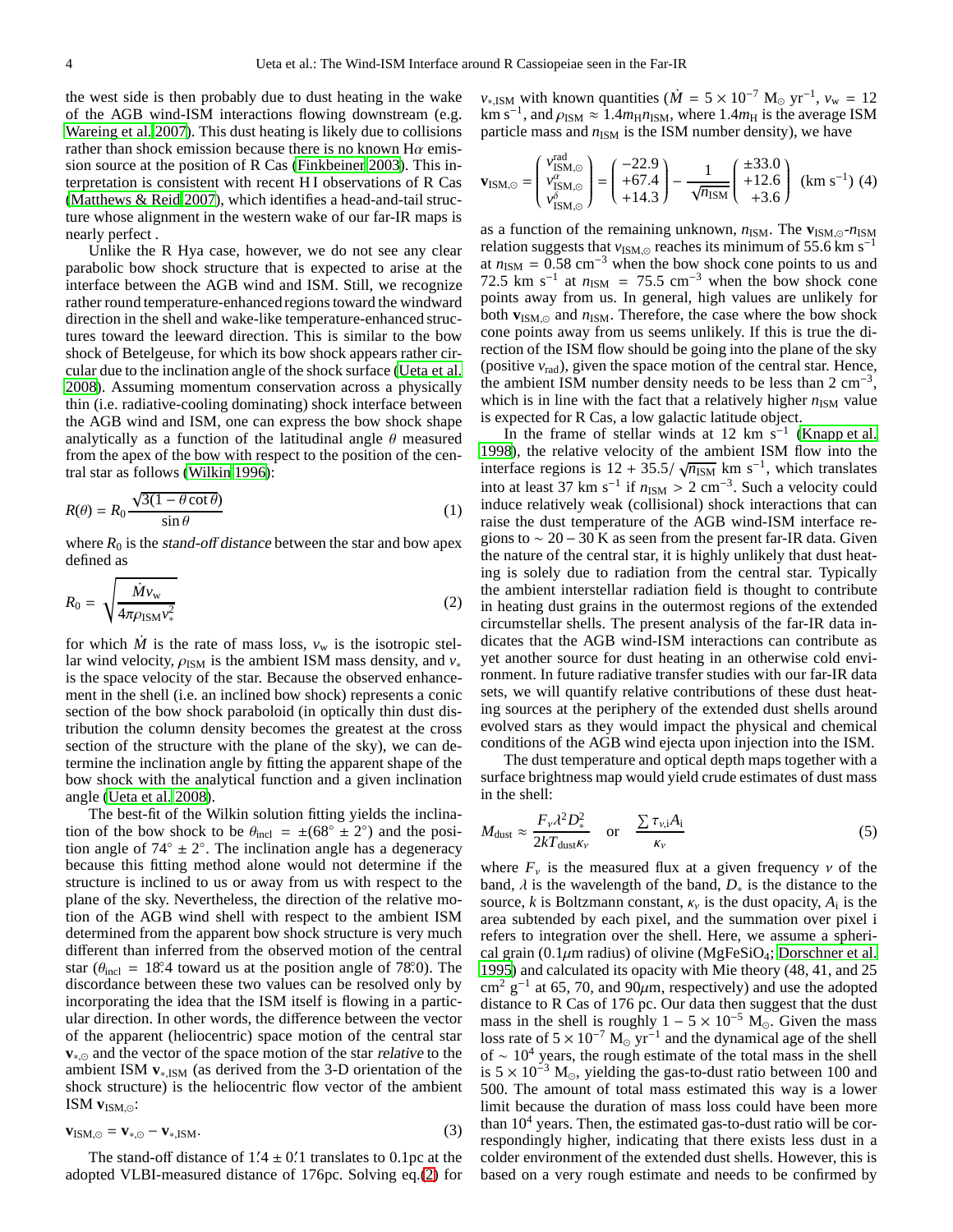radiative transfer calculation incorporating at least dust heating by the interstellar radiation field.

# **5. Conclusion**

We obtained far-IR images of an oxygen-rich Mira variable R Cas at 65, 70, 90, 140, and  $160 \mu m$  using AKARI and Spitzer and revealed its very extended (2′ to 3′ radius, corresponding to 0.1 pc at its adopted distance of 176 pc), slightly elliptical ( $\epsilon = 0.3$ ) dust shell, in which the central star is located offset from the geometric center of the shell in the direction of the measured proper motion of the central star. We recognize a positive gradient of the surface brightness along the direction of the "shift" of the central star, which apparently is caused by the surface brightness enhancement along the periphery of the shell in the east side seen in deconvolved images.

Fitting of the surface brightness using data in the 3 shortest bands suggests that the observed enhancement is caused by the temperature enhancement rather than the density enhancement, prompting a need to warm up dust grains primarily on the east side of the outer rim. Given the coincidence between the direction of the proper motion of the central star and the direction of the apex of the peripheric surface brightness/temperature enhancement in the shell, we infer that the observed shell structure represents the contact surface of the AGB wind-ISM interaction which is inclined to give an overall spherical shape instead of a typical parabolic bow shock structure. This AGB wind-ISM (collisional) interaction therefore warm up dust grains in the interface regions, causing the temperature enhancement towards the windward direction of the shell. Using the maps, we also estimated the total dust mass in the shell to be  $1 - 5 \times 10^{-5}$  M<sub>o</sub>.

The shape of the observed enhancement was fitted with the analytical function for the bow shock cone to derive the inclination angle of 68°. The apex vector of the bow shock cone and the space motion vector of proper motion of the central star were compared to deduce that there is an ISM flow local to R Cas that has a flow velocity of at least 55.6 km s<sup>-1</sup>. Then, the relative velocity of the ambient ISM flow with respect to the AGB wind-ISM interface regions is at least 37 km s<sup>-1</sup>. Therefore, such weak shocks can play a role in heating dust grains in the outermost regions of these extended dust shells around evolved stars in addition to the interstellar radiation field that is originally expected to play a role in an environment where luminosity from the central source is not enough for required dust heating.

*Acknowledgements.* We are grateful for financial support from the Institute of Space and Astronautical Science under the auspices of the Japan Aerospace Exploration Agency as well as the Jet Propulsion Laboratory/California Institute of Technology.

# **References**

- <span id="page-4-15"></span>Bauer, W. H., & Stencel, R. E. 1994, AJ, 107, 2233
- <span id="page-4-30"></span>Bujarrabal, V., Fuente, A., & Omont, A. 1994, A&A, 285, 247
- <span id="page-4-0"></span>Deutsch, A. 1956, ApJ, 123, 210
- <span id="page-4-37"></span>Dorschner, J., Begemann, B., Henning, T., Jaeger, C., & Mutschke, H. 1995, A&A, 300, 503
- <span id="page-4-28"></span>Engelke, C. W., Price, S. D., & Kraemer, K. E. 2006, AJ, 132, 1445
- <span id="page-4-32"></span>Finkbeiner, D. P. 2003, ApJS, 146, 407
- <span id="page-4-1"></span>Gustafsson, B. & Höfner, S. 2004, Atmospheres og AGB Stars, in Asymptotic Giant Branch Stars, ed. H. J. Habing & H. Olofsson (Springer, New York), 149
- <span id="page-4-22"></span>Haniff, C. A., Scholz, M., & Tuthill, P. G. 1995, MNRAS, 276, 640
- <span id="page-4-20"></span>Hofmann, K.-H., Balega, Y., Scholz, M. & Weigelt, G. 2001, A&A, 376, 518
- <span id="page-4-4"></span>Izumiura, H., Waters, L. B. F. M., de Jong, T., et al. 1997, A&A, 323, 449
- <span id="page-4-23"></span>Kawada, M., Baba, H., Barthel, P. D., et al. 2007, PASJ, 59, 389
- <span id="page-4-14"></span>Knapp, G. R. & Morris, M. 1985, ApJ, 292, 640
- <span id="page-4-19"></span>Knapp, G. R., Pourbaix, D., Platais, I., & Jorissen, A. 2003, A&A, 403, 993
- <span id="page-4-36"></span>Knapp, G. R., Young, K., Lee, E., & Jorissen, A. 1998, ApJS, 117, 209
- <span id="page-4-13"></span>Kukarkin, B. V., Kholopov, P. N., Efremov, Yu. N., et al. 1996, General Catalog of Variable Stars 3rd Ed. (Moscow, U.S.S.R. Academy of Sciences)
- <span id="page-4-26"></span>Makovoz, D., Roby, T., Khan, I., & Booth, H. 2006, in Proceedings of the SPIE Vol. 6274: Advanced Software and Control for Astronomy, eds. H. Lewis & A. Bridger (Bellingham: SPIE), 10
- <span id="page-4-9"></span>Martin, D., Seibert, M., Neill, J. D., et al. 2007, Nature, 448, 780
- <span id="page-4-33"></span>Matthews, L. D., & Reid, M. J. 2007, AJ, 133, 2291
- <span id="page-4-5"></span>Meixner, M., Ueta, T., Dayal, A., et al. 1999, ApJS, 122, 221
- <span id="page-4-29"></span>Müller, T. G., & Lagerros, J. S. V. 2002, A&A, 381, 324
- <span id="page-4-6"></span>Murakami, H., Baba, H., Barthel, P., et al. 2007, PASJ, 59, 369
- <span id="page-4-16"></span>Perryman, M. A. C., Lindegren, L., Kovalevsky, J., et al. 1997, A&A, 323, L49
- <span id="page-4-18"></span>Pourbaix, D., Platais, I., Detournay, S., et al. 2003, A&A, 399, 1167
- <span id="page-4-25"></span>Rieke, G., Young, E. T., Engelbracht, C. W., et al. 2004, ApJS, 154, 25
- <span id="page-4-27"></span>Shirahata, M., Matsuura, S., Hasegawa, S., et al. 2009, PASJ, 6 737
- <span id="page-4-31"></span>Steffen, M., Szczerba, R., & Schönberner, D. 1998, A&A, 337, 149
- <span id="page-4-2"></span>Stencel, R. E., Pesce, J. E., & Bauer, W. H. 1988, AJ, 95, 141
- <span id="page-4-10"></span>Ueta, T. 2008, ApJ, 687, L33
- <span id="page-4-8"></span>Ueta, T., Speck, A. K., Stencel, R. E., et al. 2006, ApJ, 648, L39
- <span id="page-4-34"></span>Ueta, T., Izumiura, H., Yamamura, I., et al. 2008, PASJ, 60, S407
- <span id="page-4-17"></span>van Leeuwen, F. 2007, A&A, 474, 653
- <span id="page-4-24"></span>Verdugo, E., Yamamura, I., & Pearson, C. P. 2007, AKARI FIS Data User Manual Version 1.3
- <span id="page-4-11"></span>Villaver, E., García-Segura, G., & Manchado, A. 2003, ApJ, 585, 49
- <span id="page-4-21"></span>Vlemmings, W. H. T., van Langevelde, H. J.. Diamond, P. J., Habing, H. J., & Schilizzi, R. T. 2003, A&A, 407, 213
- <span id="page-4-12"></span>Wareing, C. J., Zijlstra, A. A., & O'Brien, T. J. 2007, MNRAS, 382, 1233
- <span id="page-4-7"></span>Werner, M. W., Roellig, T. L., Low, F. J., et al. 2004, ApJS, 154, 1
- <span id="page-4-35"></span>Wilkin, F. P. 1996, ApJ, 459, L31
- <span id="page-4-3"></span>Young, K., Phillips, T. G., & Knapp, G. R. 1993, ApJS, 86, 517
	- <sup>1</sup> Department of Physics and Astronomy, University of Denver, 2112 E. Wesley Ave., Denver, CO 80208, USA
	- <sup>2</sup> Institute of Space and Aeronautical Science, Japan Aerospace Exploration Agency, 3-1-1 Yoshinodai, Sagamihara, Kanagawa 229- 8510, Japan
	- Max-Planck-Institut für Extraterrestrische Physik, Giessenbachstraat 1, 85748 Garching, Germany
	- <sup>4</sup> Leiden Observatory, Leiden University, PO Box 9513, 2300 RA Leiden, The Netherlands
	- <sup>5</sup> Okayama Astrophysical Observatory, National Astronomical Observatory, Kamogata, Asakuchi, Okayama 719-0232, Japan
	- 6 Institute of Astronomy, School of Science, University of Tokyo, 2-21-1 Osawa, Mitaka, Tokyo 181-0015, Japan
	- <sup>7</sup> Department of Physics and Astronomy, University College London, Gower Street, London WC1E 6BT, UK
	- Mullard Space Science Laboratory, University College London, Holmbury St. Mary, Dorking, Surrey RH5 6NT, UK
	- <sup>9</sup> National Astronomical Observatory of Japan, 2-21-1 Osawa, Mitaka, Tokyo 181-8588, Japan
	- <sup>10</sup> Kiso Observatory, Institute of Astronomy, School of Science, University of Tokyo, Mitake, Kiso, Nagano, 397-0101, Japan
	- <sup>11</sup> Department of Physics & Astronomy, University of Missouri, Columbia, MO 65211, USA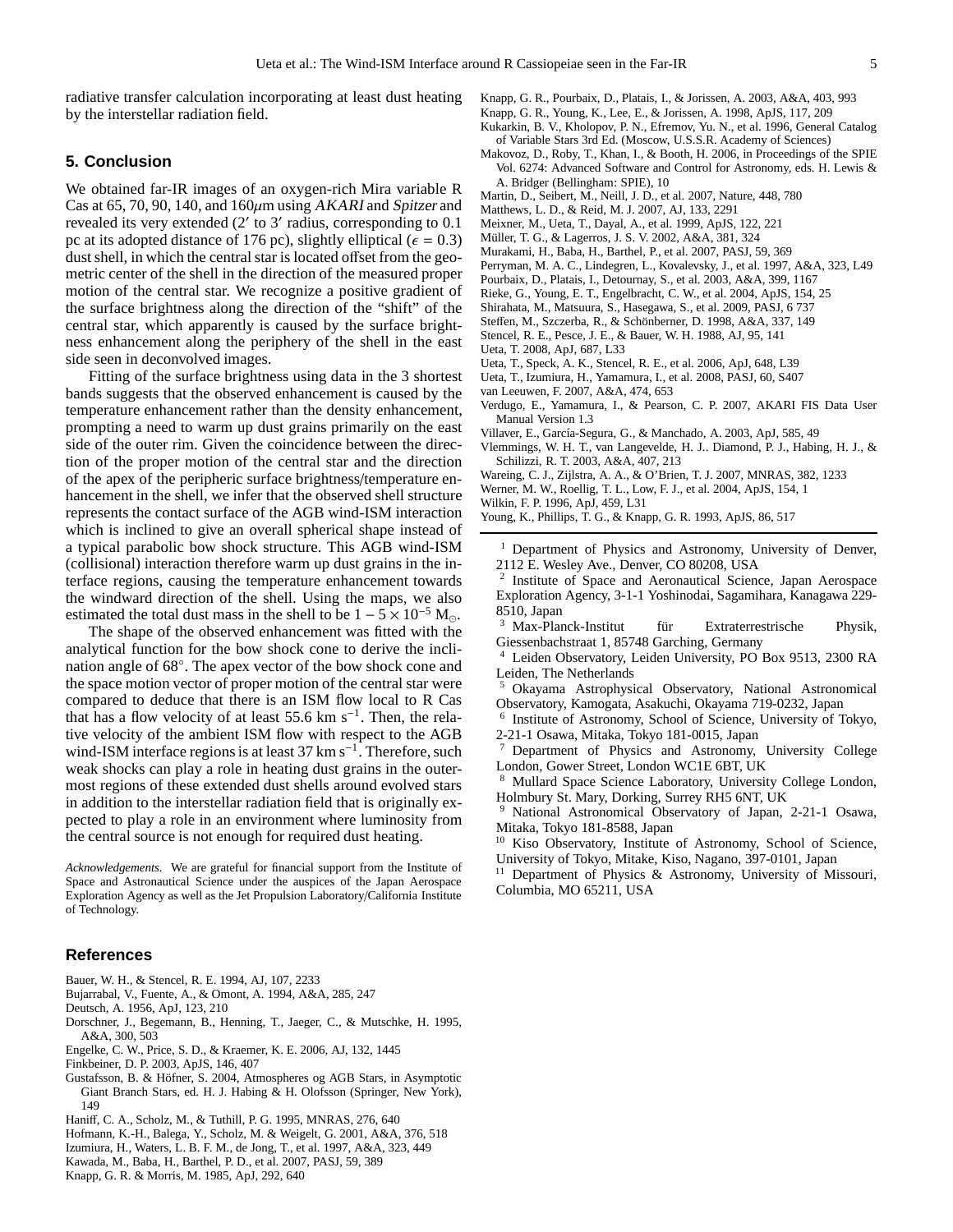<span id="page-5-0"></span>

**Table 1.** Characteristics of the Far-IR Observations of R Cas with AKARI and Spitzer

<span id="page-5-1"></span>**Fig. 1.** AKARI/FIS maps of R Cas in the SW bands – N60 (65μm) and WIDE-S (90μm) at 15″pixel<sup>-1</sup> scale – and in the LW bands – WIDE-L (140 $\mu$ m) and N160 (160 $\mu$ m) at 30″ pixel<sup>-1</sup> scale – in the top row from left to right, respectively. Background emission has been subtracted by a combination of temporal filters during data reduction. RA and DEC offsets (with respect to the stellar peak) are given in arcminutes. The number at the bottom left indicates the peak surface brightness in MJy sr−<sup>1</sup> . The log-scaled grayscale surface brightness is contoured at 90, 70, 50 (in white), 30, 10, 3, and  $1\sigma_{sky}$ . North is up, and east to the left. Images in the bottom row show deconvolved maps at corresponding wavelengths, for which "LR" on the bottom right indicates the Lucy-Richardson algorithm used.